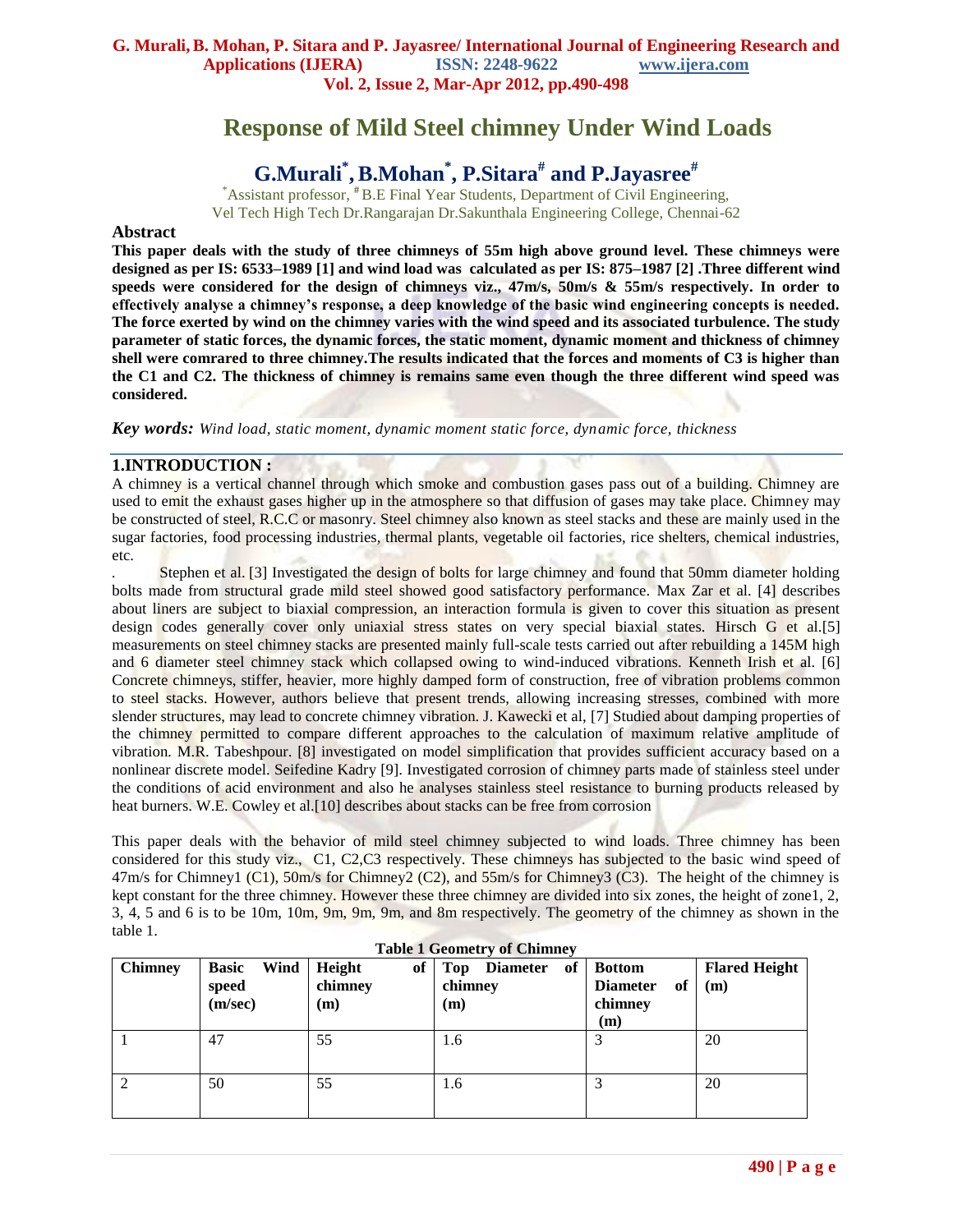|  | . . |  |  |
|--|-----|--|--|
|  |     |  |  |

#### **2. WIND LOADS**

The wind load on chimney depends upon its location and height. As the wind pressure varies with height, the stack is divided into parts and the wind load in each part is calculated. The wind pressure over each part is considered as uniform and resultant is assumed to be acting at mid-height of that portion. The wind loading causes bending moment in steel stack. The design wind pressure at any height above ground level has been obtained by using the following relationship between wind pressure,  $P_{\tau}$  (N/m<sup>2</sup>), and the design wind velocity,  $V_{\tau}$  (m/s):

 $P_z = 0.6V_z^2$  ………….. (1)

The coefficient 0.6 in Eq. (1) depends upon a number of factors and primarily on the atmospheric pressure and air temperature. The design wind velocity at any height for the chosen structure is obtained from the basic wind speed, Vb, and by including the following factors: (1) risk level, (2) terrain roughness, (3) Height and size of structure and (4) local topography. It can be mathematically expressed as:

 $V_z = V_b k_1 K_2 k_3 \ldots (2)$ 

Where

 $V_b$  = basic wind speed which is mensioned for different zones of the country.

 $k_1$  = probability factor (risk coefficient) based on the statistical concepts which take into account the degree of reliability required and the time period of wind exposure i.e. the life of the structure.  $k_2$  = the terrain height and structure size that gives the multiplying factor by which the basic wind speed shall be multiplied to obtain the wind speed at different heights in each terrain category for different sizes of buildings and structures.  $k_3$  = the topography factor.

### **3. STATIC FORCE:**

Static shear is obtained by the product of design wind pressure, shape factor, height of each zone and the inner diameter of chimney. It can be expressed as follows.

Static shear=  $p^*Cp^*h^*\phi$  ………… (3)

Where  $p=0.6*Vz^2$ 

Cp= From IS code 6533-1971

P=design wind pressure

Cp=shape factor

H=height of each zone

Ф=inner diameter of chimney

#### **4. STATIC MOMENT:**

Static moment is obtained by the product of static shear of the zone and the zone height of the chimney.

#### **5. DYNAMIC FORCE:**

Dynamic shear is obtained by the product of dynamic load, shape factor, height of each zone and the inner diameter of chimney. It can be expressed as follows.

Static shear =  $P$  dyn\*cp\*h\* $\phi$  …………… (4)

Where, P dyn= mj\*ξ1\*ηij\*v …………….. (5)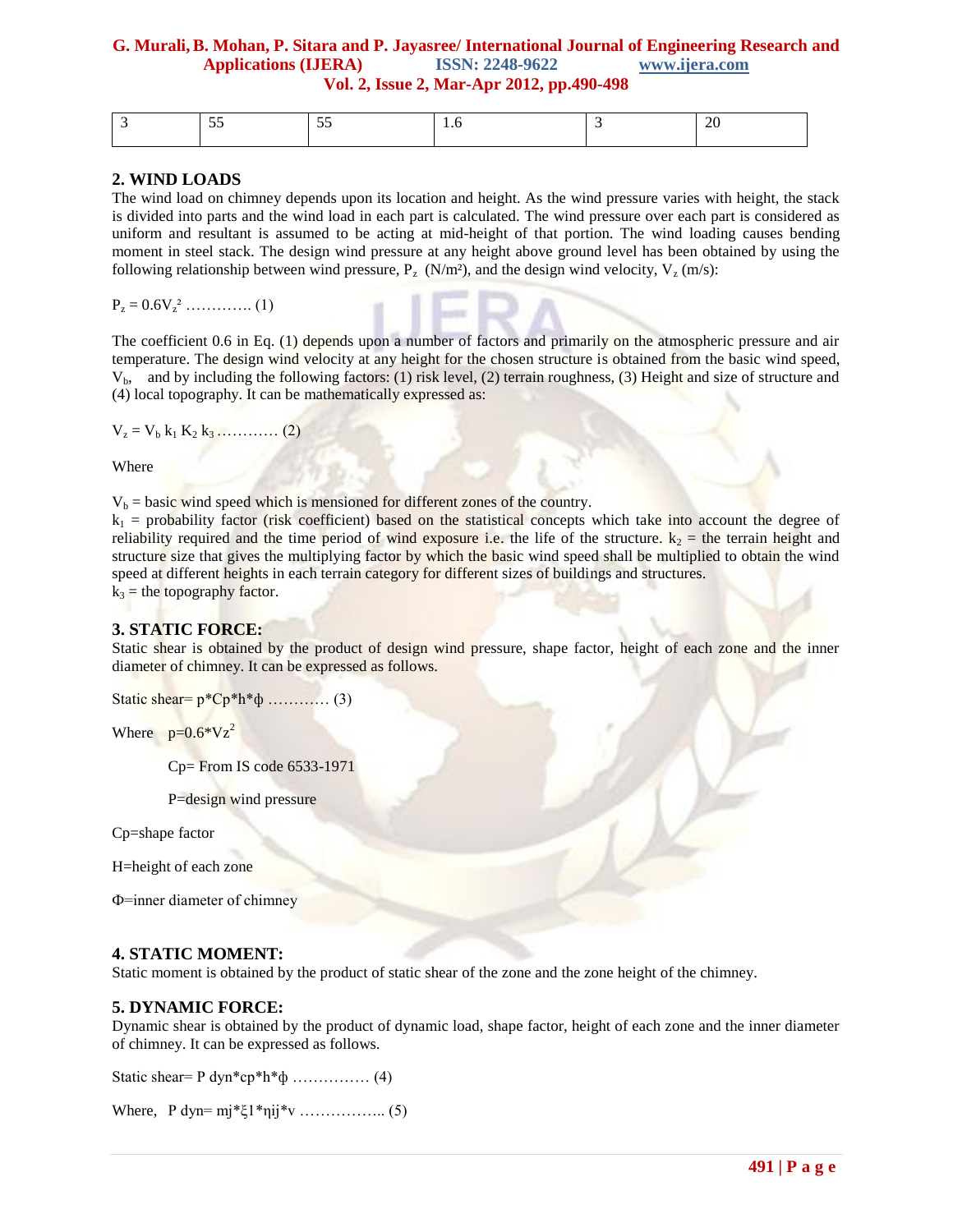P dyn= Dynamic load

Mj= Mass of jth zone in kg connected at its centre

ξ1= Co-efficient of dynamic influence for steel chimney

ηij= Deduction acceleration in m/s2 of center of jth zone

v= Co-efficient which takes care of spare correlation of wind pulsation speed according to height and vicinity of building structure

Cp= Shape factor

H= Height of each zone

Ф= Inner diameter of chimney

### **6. DYNAMIC MOMENT:**

Static moment is obtained by the product of dynamic shear and the zone height of the chimney.





#### **7. RESULTS AND DISCUSSIONS:**

It can be seen from fig.2,compare to the C1 the static force is gradually increasing for C2 and C3 is found to be 15% and 40% for zone1, 15% and 40% for zone2, 15% and 40% for zone3, 15% and 40% for zone4, 15% and 40% for zone5, 15% and 40% for zone6.The static force for the C3 in all the zones are higher than the C1 and C2 due to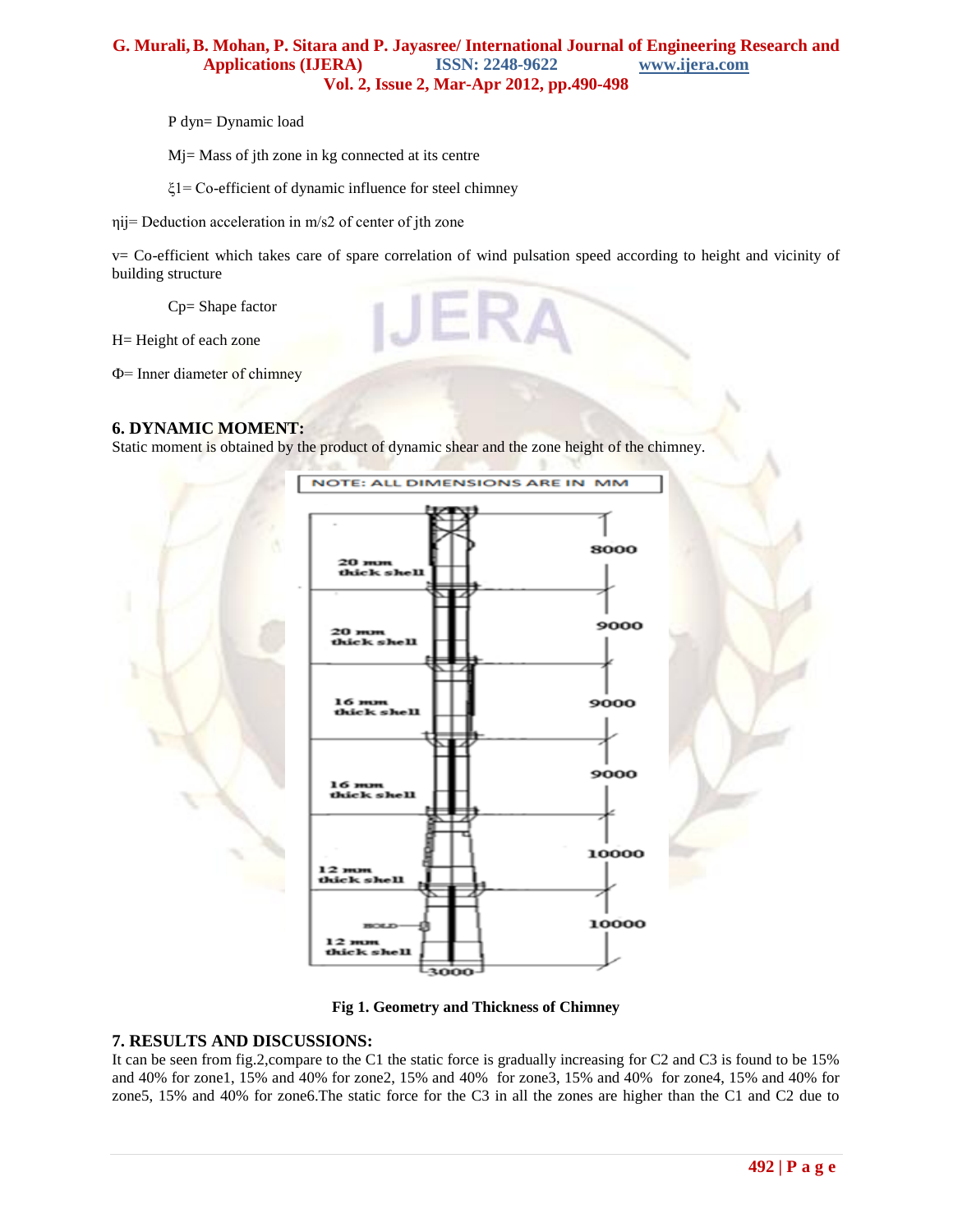higher basic wind speed than C1 and C2. And also compared to the C2 the static force is gradually remain same for C1 and C3 is found to be 13% and 21% for zone1, 13% and 21% for zone2, 13% and 21% for zone3, and 13% and 21% for zone4, 13% and 21% for zone5, 13% and 21% for zone6. Finally compared to the C3 the static force is gradually decreasing for C1 and C2 is found to be 28% and 17% for zone1, 28% and 17% for zone2, 28% and 17% for zone3, and 28% and 17% for zone4, 28% and 17% for zone5, 28% and 17% for zone6. The static force for the C3 in all the zones are higher than the C1 and C2 due to higher basic wind speed than C1 and C2.

Fig3, Shows that the dynamic force is increased in the range of 4% to 16% for C2 and 4% to 16% for C3 compared with C1.This indicates the basic wind speed is directly proportional to the dynamic forces on chimney. And also dynamic force is varies in the range of 4% to 10% for C1 and 12% to 20% for C3 compared with C2.The dynamic force is decreased in the range of 14% to 20% for C1 and 10% to 20% for C2 compared with C3. This indicates the basic wind speed is directly proportional to the dynamic forces on chimney.

It can be observed from fig 4,the static moment for the C2 and C3 is increased upto 15% and 40% for zone1, zone2, zone3, zone4, zone5 and zone6 respectively.This indicates that the static moment for the six zones are to be same even when the zone height is varying.

The dynamic moment for the C2 and C3 is increased upto 4% and 16% for zone1, zone2, zone3, zone4, zone5 and zone6 respectively as shown fig 5.This indicates that the dynamic moment for the six zones are to be same even when the zone height is varying.

The thickness of C1, C2, C3 for the zone1, zone2, zone3, zone4, zone5, zone6 is found to be 20mm, 20mm, 16mm, 16mm, 12mm, 12mm respectively as shown in fig 6.This indicates that the thickness of C1, C2, and C3 are same eventhough the basic wind speed is varying.The typical details of chimney as shown in fig 1.

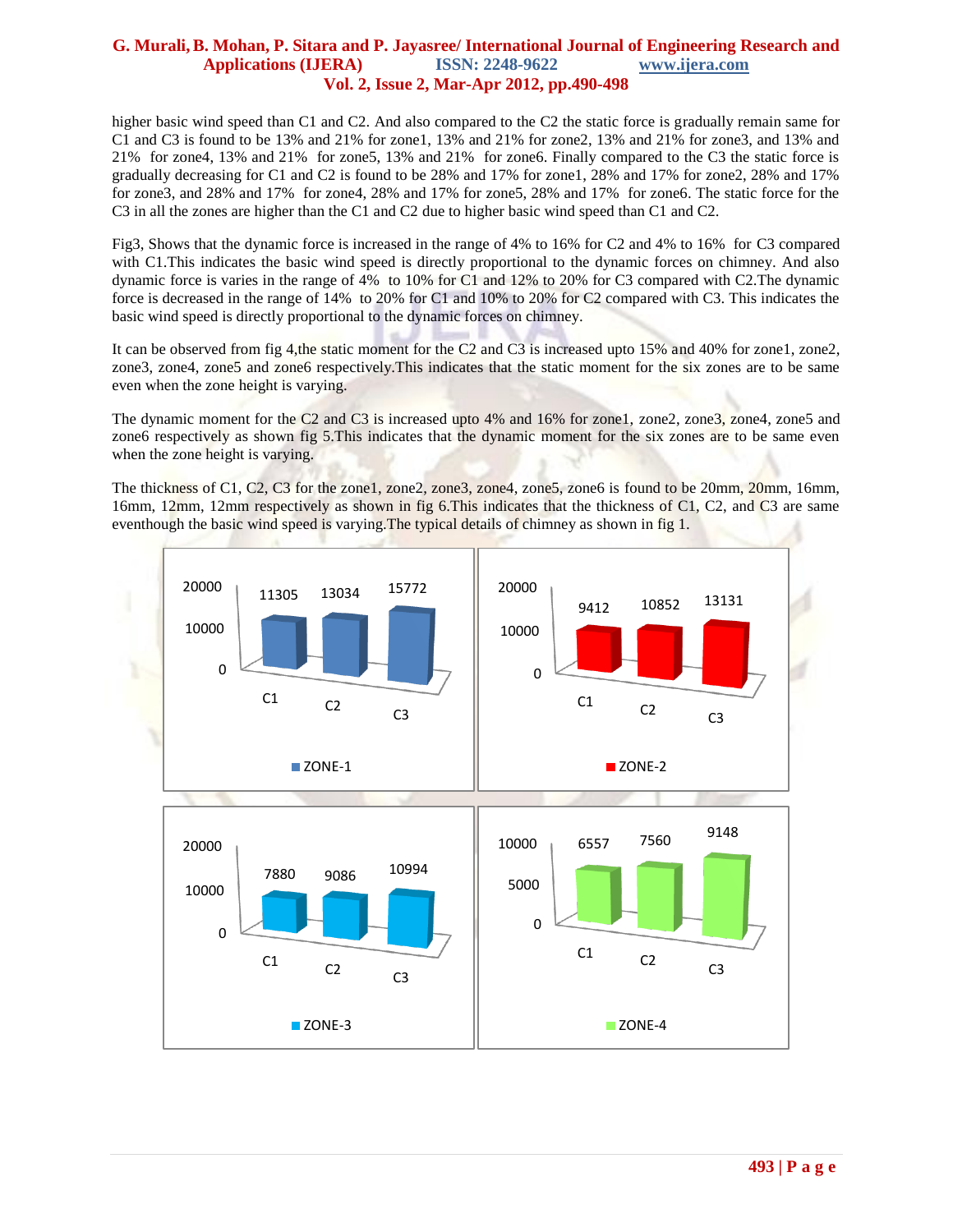



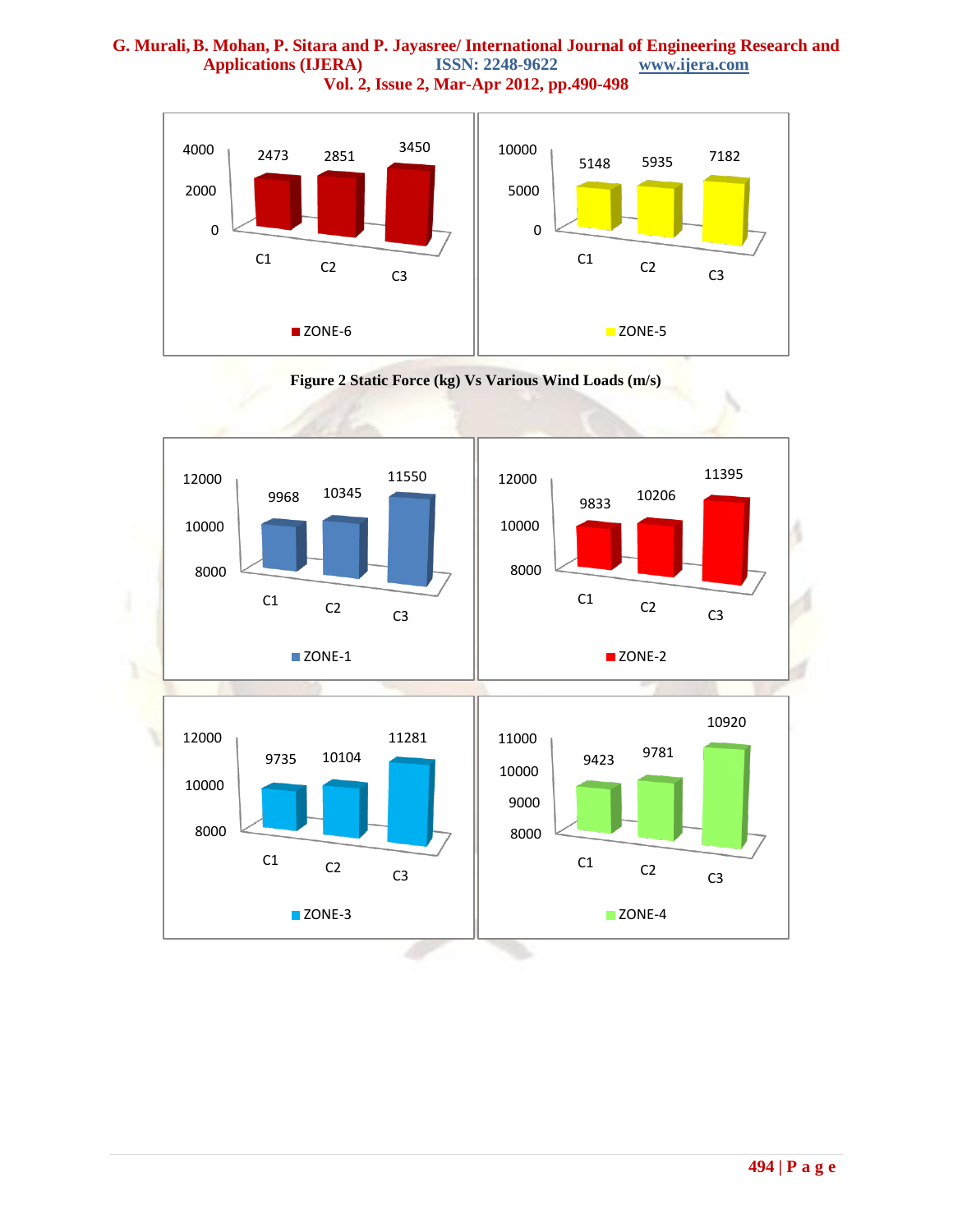



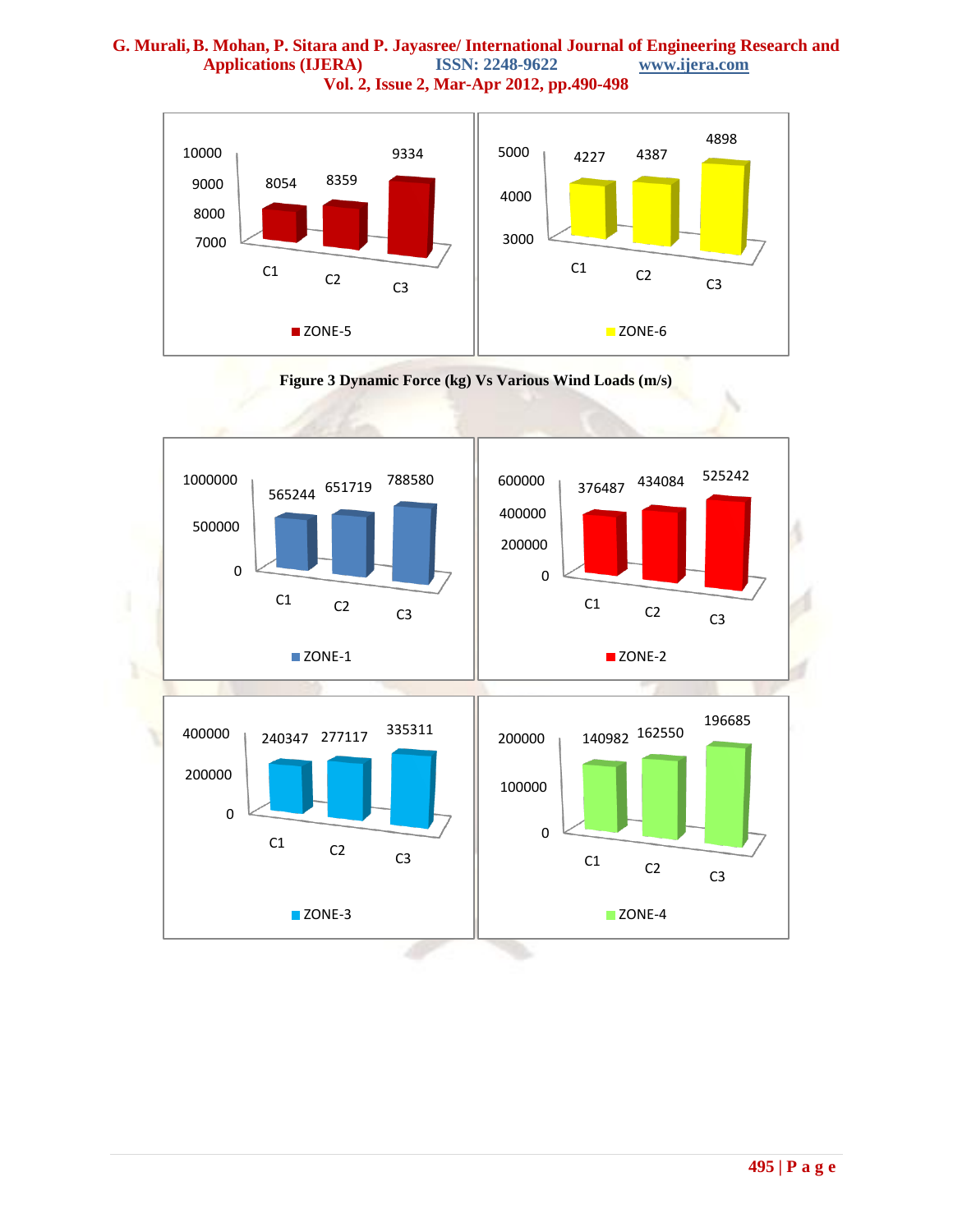



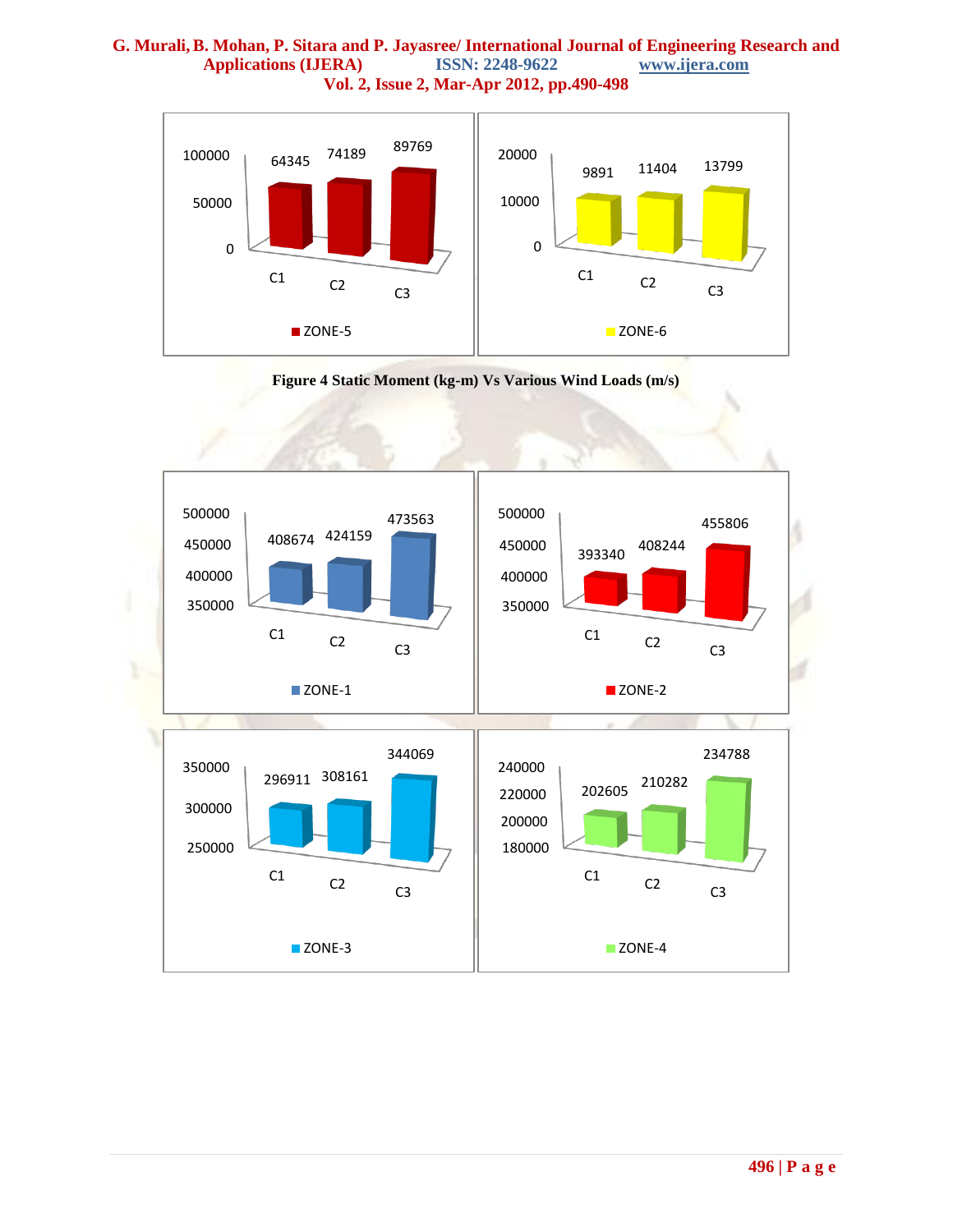